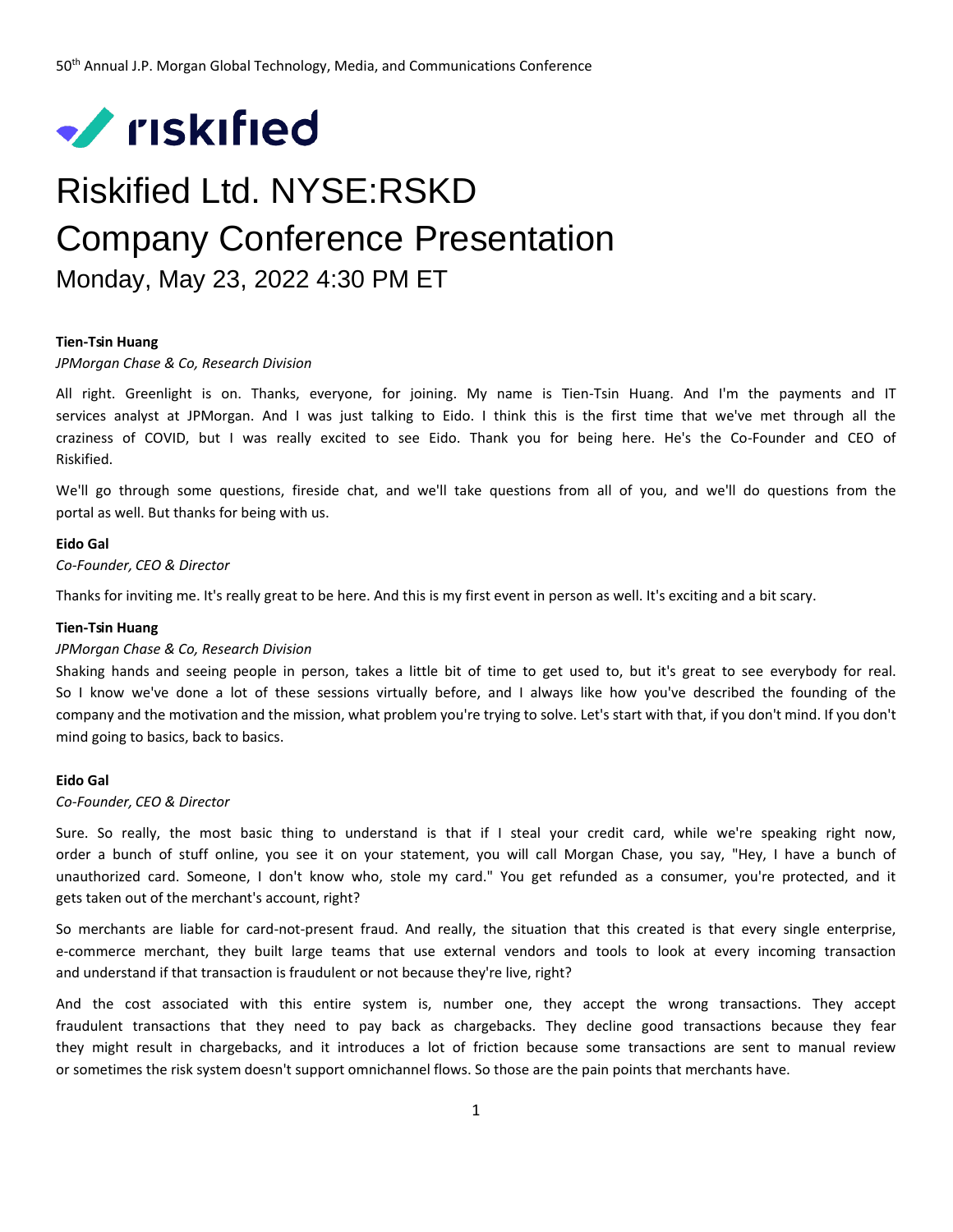And when we started the company, we really said, hey, it's -- it doesn't make sense that every single e-commerce merchant is trying to build and solve this cybersecurity machine learning problem. We think we can become a dedicated company that solves and does this looking at transaction, understanding if it's fraudulent or not much better than any individual merchant can. We'll have better network effect. We'll have a better ML platform, more resources dedicated to that problem. And that was really the thesis and genesis of Riskified, right? Really becoming an end-to-end solution to replace that entire process instead of just being a small tool that the merchant is using.

#### **Tien-Tsin Huang**

# *JPMorgan Chase & Co, Research Division*

So given that you've seen a lot of data, you've seen a lot of trends, again, I'm trying to think back to the founding, you've gone through a lot of different cycles and growing. So what do you see now? What's going on in the ground? There's so many questions around e-comm. What kind of exposure do you have? And what do you see spend-wise?

# **Eido Gal**

*Co-Founder, CEO & Director*

Yes. A lot of macro questions in the past few days post the earnings.

#### **Tien-Tsin Huang**

*JPMorgan Chase & Co, Research Division*

Forgive me for asking.

# **Eido Gal**

*Co-Founder, CEO & Director*

No, no, it's fine. So look, I think we're fairly well diversified across categories, industries, geographies. So when you think about tickets, travel, fast fashion, luxury fashion, electronics, now also in remittance, so really a wide range of e-commerce as a whole.

And I think what we're seeing is consistent with what most people have been kind of stating and showing, right? We're definitely seeing the COVID winners, and the stay-at-home categories we're tracking. We're seeing a very significant uptick in tickets and travel, in some segments well above the pre-COVID levels. And internally, we think that the overall market momentum once we go after some of the tougher comps and into 2023, it will probably normalize back to what people are saying, it's more standardized, 10%, 12%, 13% e-comm growth.

# **Tien-Tsin Huang**

# *JPMorgan Chase & Co, Research Division*

Right, right. Because there is exposure to discretionary spend in your book, but you have a lot of new growth coming in from some of the wins that you've talked about. So I think I may have asked you this on the main earnings call. So I'll ask it again because I think it's important for me to understand it. And you've led with what the mission is and how you're helping merchants solve this problem. Do you typically lead with higher sales? Or do you lead with the cost-savings benefit? And what resonates more in this environment today?

# **Eido Gal**

#### *Co-Founder, CEO & Director*

Right. So separately from like the environment, a year ago where merchants were growing 50%, 100%, 200%, they were spending on building distribution centers, flying goods in instead of -- by air instead of by sea just to get stuff on time, less focused on the cost side and really the value prop of Riskified, and we shared that during the IPO, the average for our 10 largest clients is to see an over 40% reduction in cost and an over 10% increase in sales, right?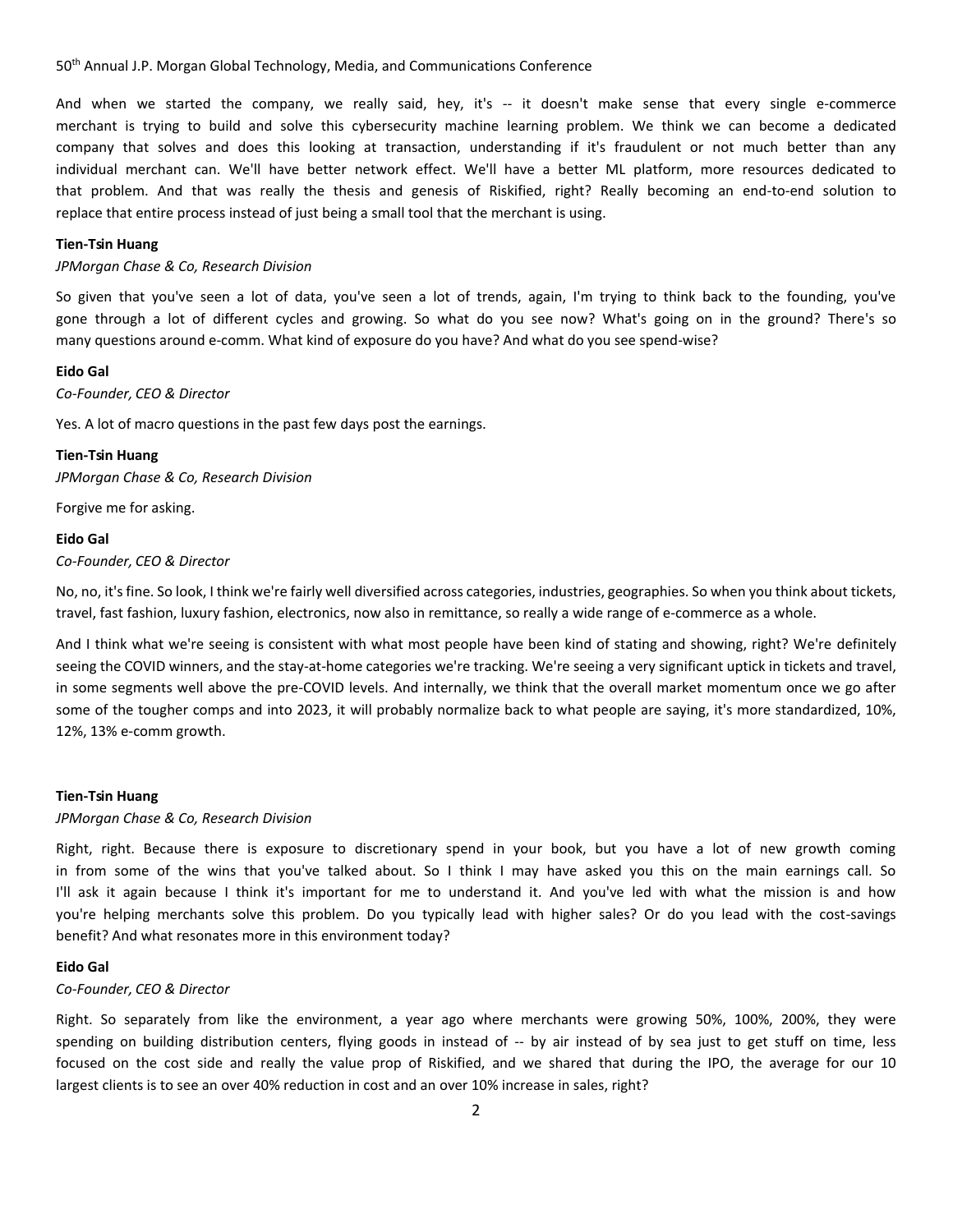So when you have these type of figures, which we feel are incredibly significant, especially when they come together, they're definitely having more impact right now, right, where growth is more scarce, right? If you're not growing at 200%, 10% growth seems very good. But also now with the current market environment where people are much more focused on optimizing cost and profitable growth, that 40% reduction in cost for managing risk is definitely gaining more traction than it has historically.

# **Tien-Tsin Huang**

#### *JPMorgan Chase & Co, Research Division*

Got it. So given that -- I know we can talk about sales cycles if you like, but I get this question a lot, are you typically replacing just an in-house solution? Or are there software products that are in place today? Or are there other service providers that you're displacing?

#### **Eido Gal**

## *Co-Founder, CEO & Director*

No. That's a great question. So before Riskified, everyone was managing this in-house, right? They're using other thirdparty vendors and tools to help them manage the process internally, right? And usually, the motion for Riskified, and again, we're working with large, complex enterprise merchants that are using a multitude of payment gateways and have different systems and tools, it's usually not a rip and replace at day 1. It starts as an augmentation to the team working on a specific segment or some challenges that they have, maybe helping them with their international, maybe replacing what is routed to manual review.

And as we build a trusted relationship, show the value of the system, right, and since we're already deeply integrated and we can see the performance on the rest of their volume, it's much easier to go through an upsell motion, right? And those types of upsells, contractual upsells, where we expand the wallet share within our existing clients have been a very significant driver for us, revenue growth.

# **Tien-Tsin Huang**

## *JPMorgan Chase & Co, Research Division*

So as you get to know each other, there's an opportunity to build. But at that initial point of entry, is there an RFP? Is that typically the process? Because these are pretty sophisticated merchants that you're dealing with.

#### **Eido Gal**

# *Co-Founder, CEO & Director*

They are. But I think part of the great thing about being an augmentation to an existing system, right, is that you can avoid the RFP process a lot of times, right, because you're not replacing anything. You're stacking into something that exists, and you're helping them with existing challenges, right? And that really helps us build that trusted relationship.

Now, sometimes, a lot of times for legal reasons, once they do, do something more major, they have to go through an RFP cycle, okay? But that's an RFP cycle where you've already been involved, you help craft the answers, you help them understand what they need to look for and the best solution for them. So I wouldn't say it's just a technicality, but you have a great advantage at that point.

#### **Tien-Tsin Huang**

#### *JPMorgan Chase & Co, Research Division*

Makes sense. So competitively then, they could -- we just -- I just came from Nuvei, just interviewed Nuvei. They bought Simplex, so they have a competing product against you. Mastercard, I think, made a move on the risk side as well, and then you have direct competitors as well. So how do you break up that competitive landscape?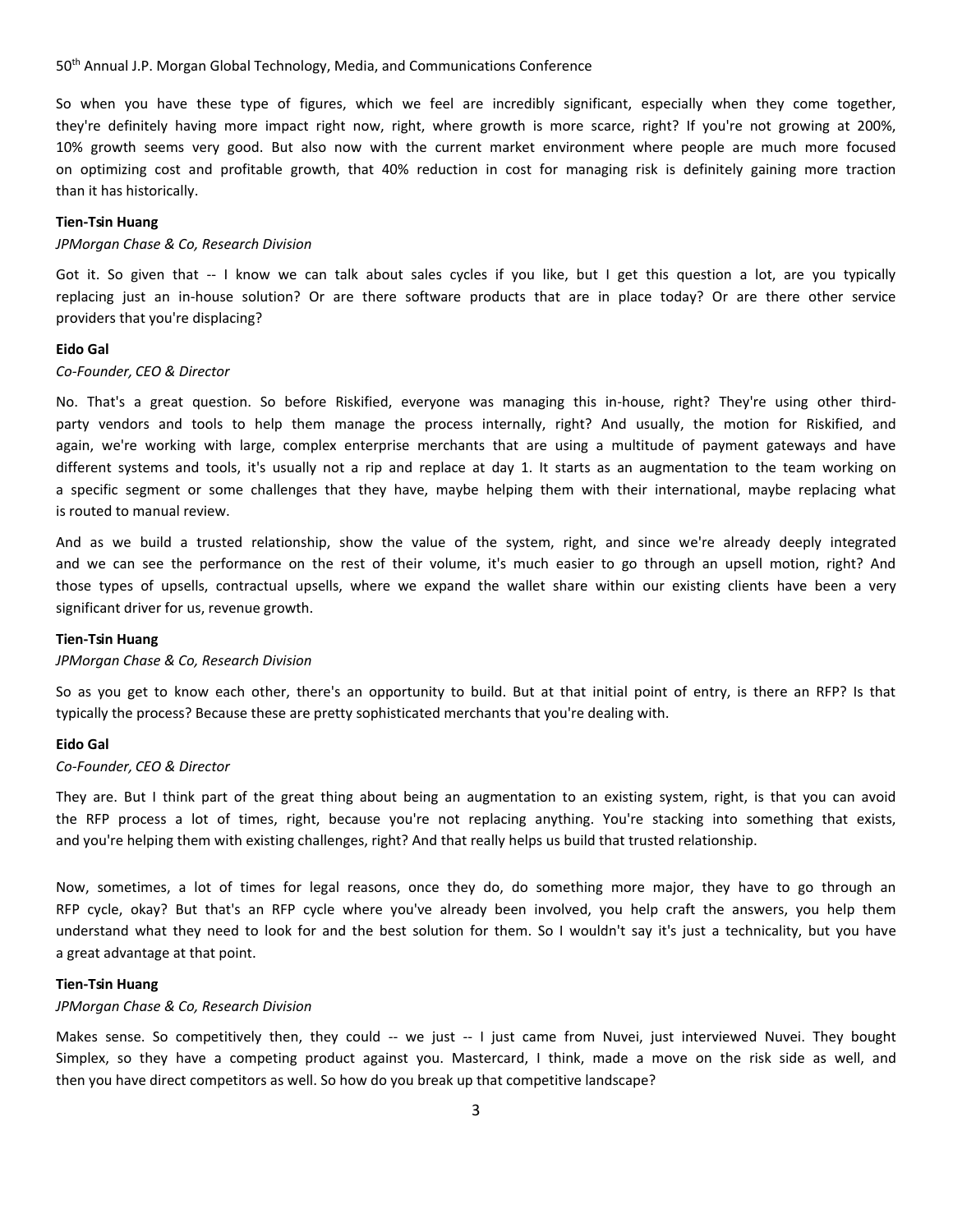# **Eido Gal**

*Co-Founder, CEO & Director*

So I think for us, decision point number one on the merchant side is do I want to manage and do this internally, right? If the answer is yes, there's a whole host of solutions, right? Some of them could be some of the newer generation players. The more traditional players certify cyber source. We don't play in that world, right?

We're solely focused on the chargeback guarantee. We think we can provide more value. We think we have the differentiated technology to do chargeback guarantee at scale. And we think that right now, once the decision is, you know what, I think I can get more ROI. And we think the ROI is like contractually guaranteed to not do it in-house, right? At the enterprise side, usually, it's Riskified, okay?

When we think about some of the payment platforms, the gateways, the Stripes, the audience of the world, and I'm saying this from a position where I admire these companies, I'm not trying to disparage anything. What we've seen is that the type of technology and tools and data that you need to build a global-acquiring business that works well at scale and optimizes payment auth rates is very separate from what you need in order to do risk management successfully at scale, right?

So we think that the deeper integrations and more data that we have, the fact that we did charge back guarantee and had a consistent feedback loop and kind of machine learning, supervised learning from day 1 that helped us scale. Also, when you think about the payment stack for most of these merchants, they run multiple processors across different geographies. And the risk level, the Riskified level usually sits on top of all of that, right? So I think that in that sense it's a great opportunity for us or it's helping us more.

# **Tien-Tsin Huang**

#### *JPMorgan Chase & Co, Research Division*

Yes. Now, you see a lot of data, and I asked them the same question to be candid with you, right? They talk to it like a module, right, on top of their base business. This is all you do. So you can't mess this up. So then I'm just trying to better understand, but I like the way you frame this.

So in Q1, you talked about a lot of new wins, one very large one as well. Update us on the sales cycle and the sales process. Is it shortening? Is that lengthening? What's happening with new sales and implementations?

#### **Eido Gal**

#### *Co-Founder, CEO & Director*

Look, we feel great with what the sales team is achieving. And when you think about Q1 really like the 15% revenue growth that we have, that just comes from the new clients or contractually getting more volume from the existing clients since Q1 of 2021. Because like you mentioned, the organic was a wash, right? We have the strength in tickets and travel, but some of the COVID beneficiaries kind of moved down.

We feel that we've invested a lot over the past 2 years and geographically expanding the capabilities of our direct sales force. So we're starting to see that. Revenue in APAC 3x from the comparative time period, EMEA 2x. So that's definitely contributing to some of the sales success.

We've invested in additional product capabilities. That's helping us generate more conversations and more integration. So we feel good about that. So I think that in combination with like the overall demand environment related to what we talked about, the cost savings and how more pronounced that is in this environment, we feel good about what that means.

# **Tien-Tsin Huang**

*JPMorgan Chase & Co, Research Division*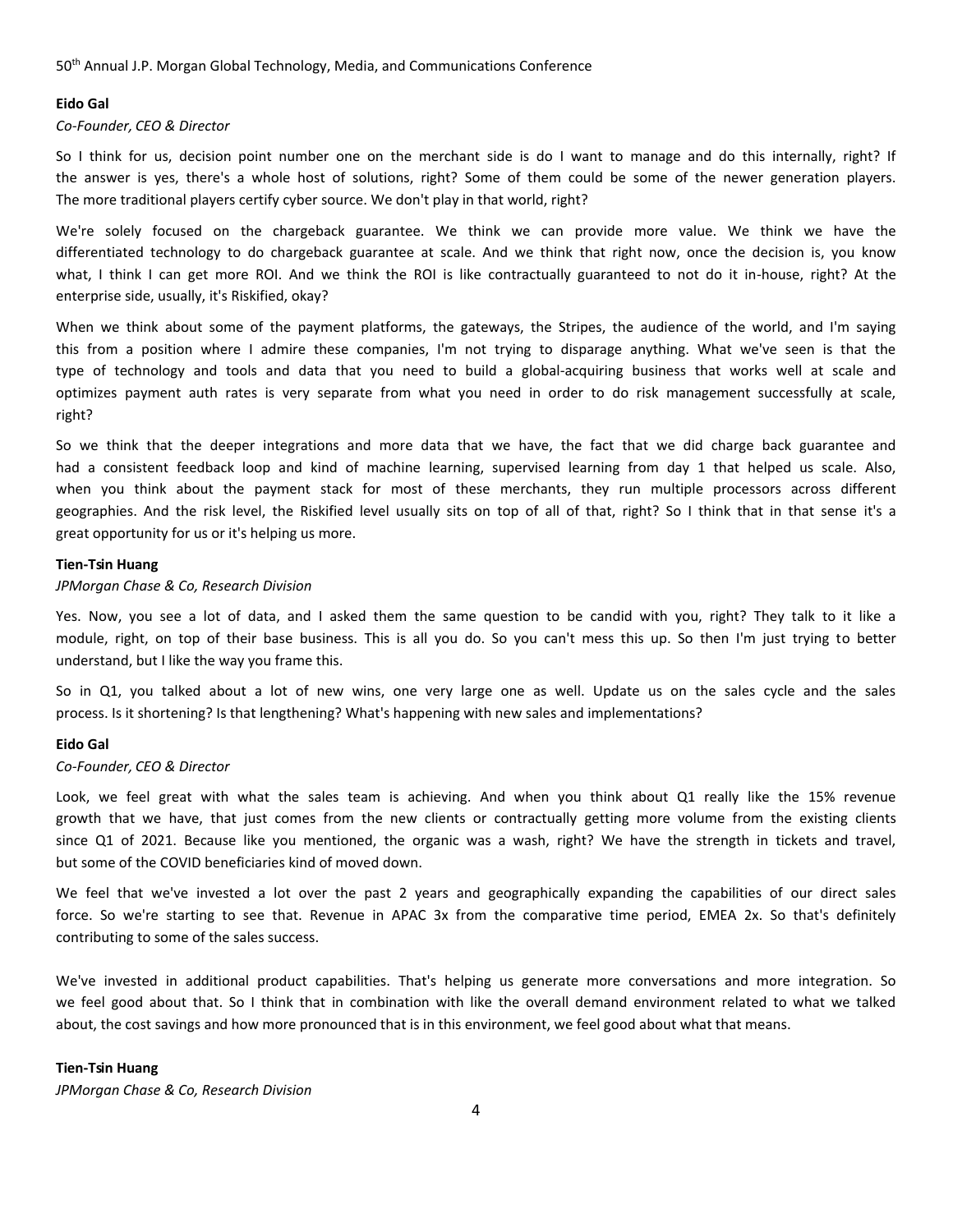Now is there a common theme in the verticals that you're seeing in terms of new interest level with any specific verticals?

# **Eido Gal**

#### *Co-Founder, CEO & Director*

Look, I think it's so early in our penetration that even our like established verticals, like fashion, it's still a tiny portion of that overall, right? But we have seen newer success in verticals like remittance, which I'm especially excited about, that was 0%, 0 billings a year ago, and it was over \$1.5 million right now.

In the previous quarter, we've also had some success with cryptocurrency companies working with one of the top 3 largest exchanges. So it's both good and initial success in very large and expanding categories, where the billings that we have today are a fraction of the white space opportunity that we have with these merchants.

# **Tien-Tsin Huang**

#### *JPMorgan Chase & Co, Research Division*

Yes. Good. So you mentioned Asia-Pac, I knew that grew very quickly. Your billings surprised me, right? Because I know at the IPO, there was a lot of questions around PSD2 and what's happening with the regulatory change. So I'd love for you to catch this up with that.

But of course, there's also nervousness around your GDP slowing as well. So what's happening? Is it really just your goto-market working? Or is there a change in momentum in Europe overall?

# **Eido Gal**

# *Co-Founder, CEO & Director*

Yes. So I think the -- as you mentioned, the impact of PSD2 by 2023 will be kind of nonmaterial. We're talking about a 1% impact. When we think about the first half of this year, it was kind of a mid-to-high single digit. As we get into the back half of this year, a mid-to-low single digit.

Like you mentioned that the growth in the European segment shows that, like we've been mentioning, there is still clear demand and value for our products even under PSD2, right? It's slightly different. We don't provide the chargeback guarantee. We do exemption routing, and we do smart exemption routing with some chargeback guarantee, but it's still a very applicable market for us, and we feel great that after the initial confusion around PSD2, right, is there a market, what is the market going to be, I think we can now say that clearly that there is.

#### **Tien-Tsin Huang**

# *JPMorgan Chase & Co, Research Division*

Okay. Good. No, I mean, remember, we spent a lot of time focusing on it now, and it feels like you're in a good rhythm with good visibility. So one more on the outlook just with visibility in general, I think it implies double-digit growth in the back half of the year. I think most are guessing e-comm is roughly in that zone, give or take. Update us on the visibility?

# **Eido Gal**

## *Co-Founder, CEO & Director*

We feel good. We're very happy with how we started Q1 at the start of the year. Again, all the factors we mentioned before, I'm seeing a resurgence in travel. Concurrently with that, we're seeing kind of reduction in some of the COVID beneficiaries, but we're also seeing good traction with new client wins and the ramp of our existing clients that's helping us feel very confident.

# **Tien-Tsin Huang**

*JPMorgan Chase & Co, Research Division*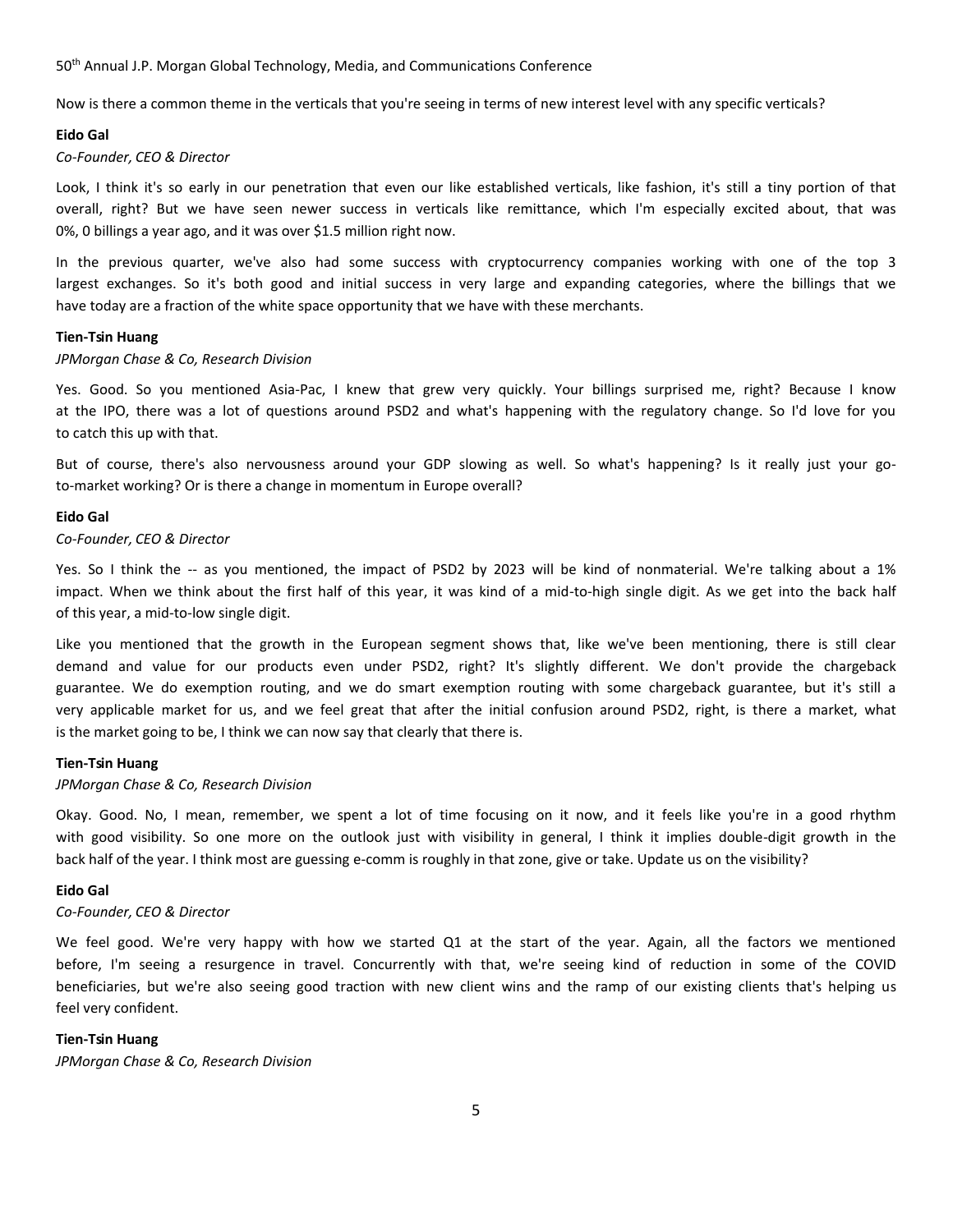Okay. Good. So that means I'll have to transition to profitability. I know it's a big theme now given the market and transitioning to profitability. You've been there before. So you're investing pretty heavily. That was very clear as part of the IPO and go-to-market and products. So the path to profitability, you talked about a little bit more -- a little bit on the call, can you elaborate on that? What's the build-out in the margin progression and this trade-off between growth and margin? I think you've called this the peak investment year.

# **Eido Gal**

#### *Co-Founder, CEO & Director*

Correct. And it's right, we have been profitable before. We've burned very little cash to reach where we are today. And I think 2019, 2020, either slightly profitable or hovering around profitability, so obviously both asset business is something that's important to us and also something that when you think about the base business, that's inherently profitable, right? So we have close to 0 churn. We have very large deal sizes. And to service them on an ongoing basis is not expensive at all, right? So I think together that leads to a very profitable base.

What happened to us is that kind of around 2020, and more pronounced in 2021, we said, okay, we have close to 0 churn. We have some of the best brands in e-comm working with us, and we're identifying that they all have these common problems, and we think we have an underlying data platform and ML platform to help solve these problems better that they can individually, right? So we want to invest and build products that solve additional problems for them because we think that the long-term opportunity set is going to be beneficial for us.

And so we started developing policy protect. And that's when you call the retailer and said, "Hey, you know what, I never received my package or I received the wrong size of package." There's a ton of inefficiency and loss going into that area. And we're helping merchants solve for that.

A second area is around account. When you're kind of logging into your VIP account, right, now we're going to be securing that. So no one steals your credentials or some of the strong financial information you have there. Third one is around represent, and that's something we already do today for fraud chargebacks, but merchants asked us to expand that to non-fraud chargebacks and other reason codes because it's a very manual and cumbersome process that they don't want to do anymore.

And the fourth is around helping them optimize bank declines, right? They have a lot of payment failures, and that's something very frustrating, and we help route transactions in a smart way to increase that. So we think those are like incredibly key and important differentiators that we've developed based on merchant demands that we are uniquely situated to solve, and we think there are synergistic qualities between them, right?

When you think about us looking at log-in attempts with our ATO product, that feeds into our chargeback guarantee system, right? That's like very important data. When you think about us connecting to call centers and understanding when someone is calling in and is claiming that they never received the package, connecting that to the data we have around checkout, around login, that's very unique, right? When you think about using that together with the representment system, so I'm incredibly, incredibly optimistic about this platform and what we've developed.

Concurrently with that, we also expanded the go-to-market reach, right? We were very much focused in the U.S. and in some parts of Europe. But we said, "Hey, this is a global thing, okay? We have demand from our clients. We're actually reviewing transactions across the globe, okay, for our clients that are selling everywhere. But now we just need to have those field and enterprise sales in those regions."

And I think we're already seeing some of the return on that investment, right? You mentioned APAC and some of the other successes that we've had. Now, having said that, we feel that we have a great team that's really ramped to execute both on the global go-to-market and on these additional products, right, and spend, as a percent of revenue, would start moving down in the back half of this year.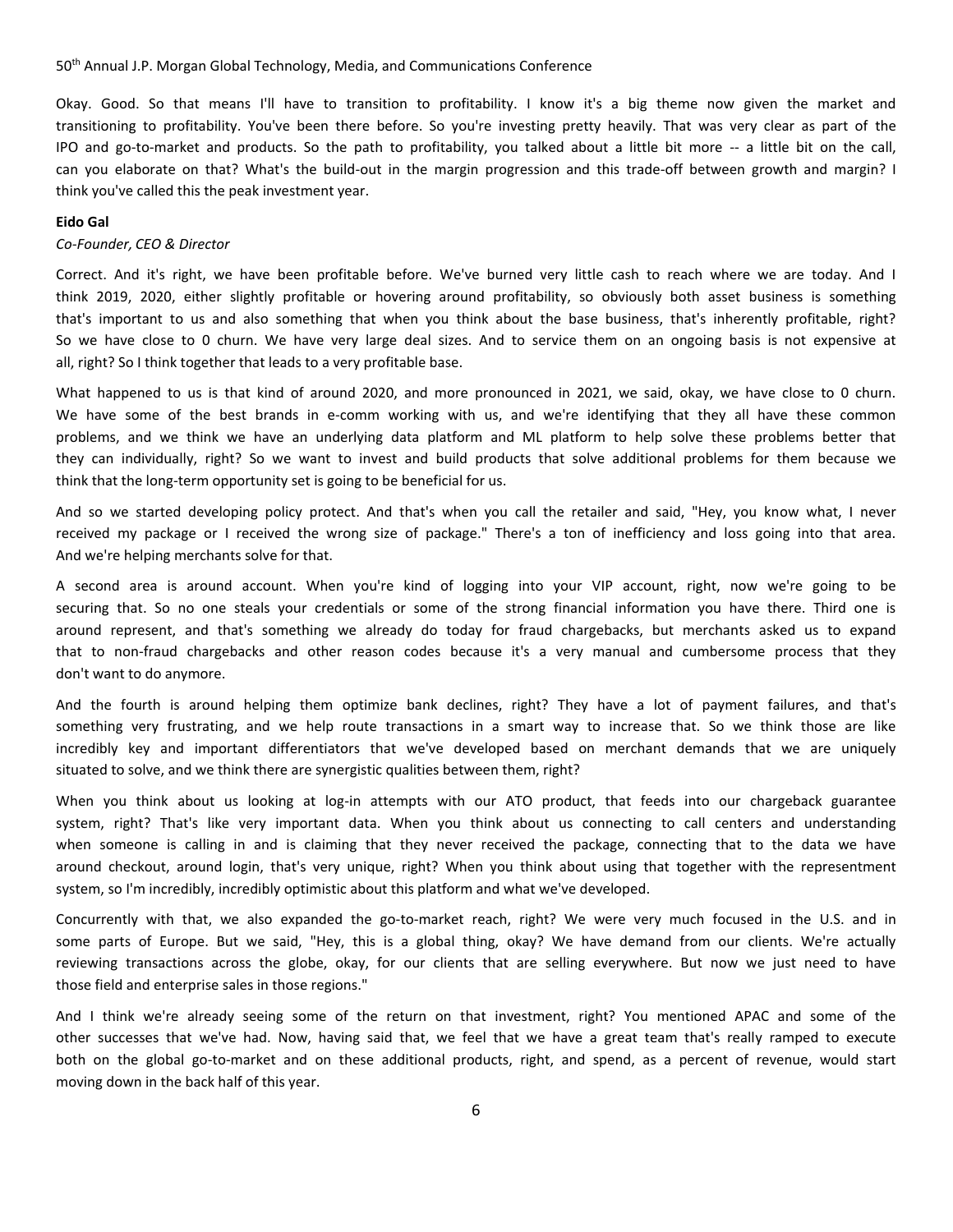And as we think about already having the team in place to succeed and execute across these products and global go-tomarket, we see limited incremental investment needed to sustain that into 2023, so we can see meaningful movement towards profitability in that year.

# **Tien-Tsin Huang**

*JPMorgan Chase & Co, Research Division*

Understood. So you've hired the people, the products are in place, you're going to drive synergy, and that's what allows some leverage on G&A, SG&A, and the aggregate to be relatively stable.

# **Eido Gal**

*Co-Founder, CEO & Director*

Now, was it much more succinct and better way to say than I do?

#### **Tien-Tsin Huang**

*JPMorgan Chase & Co, Research Division*

No, no. It helps me to play it back sometimes just to make sure I caught with that. But line of sight then into -- I don't know if you or Agi and team benchmark long-term margins given all of that. Do you have a framework for where that can be?

# **Eido Gal**

*Co-Founder, CEO & Director*

20-plus.

**Tien-Tsin Huang** *JPMorgan Chase & Co, Research Division*

20-plus percent.

# **Eido Gal**

*Co-Founder, CEO & Director*

Yes.

# **Tien-Tsin Huang**

*JPMorgan Chase & Co, Research Division*

And that's the same concept of just leveraging the G&A. Does it require a slowdown of entry into new markets? Does it prevent you to invest in new products as you go into Asia? Maybe there's a new product you can identify.

# **Eido Gal**

*Co-Founder, CEO & Director*

Look, I think you can always spend more, right? You can always spend more. But I think for us -- look, I think, inherently doing very top-heavy enterprise sales is actually very capital efficient. You don't need to have massive sales team going over across the globe. I think that some of our channel and partner initiatives would help us gain more distribution leverage across kind of the mid-market, which should also be beneficial. So I think on that side, there's only so much you can invest there, which I think is great. And I think we have the right pieces in place to go over, yes, after the opportunity, and the opportunity itself is still massive from an e-comm perspective.

When you think about product functionality, I think that's something where constraints can breed creativity and you need to say, "Hey, this is the box that I'm playing with, right? And where do I best allocate my dollars right now? Is it the core chargeback guarantee? Is it the policy? Is it to the new initiative that could be very helpful in APAC? And I think that's the type of thinking we have.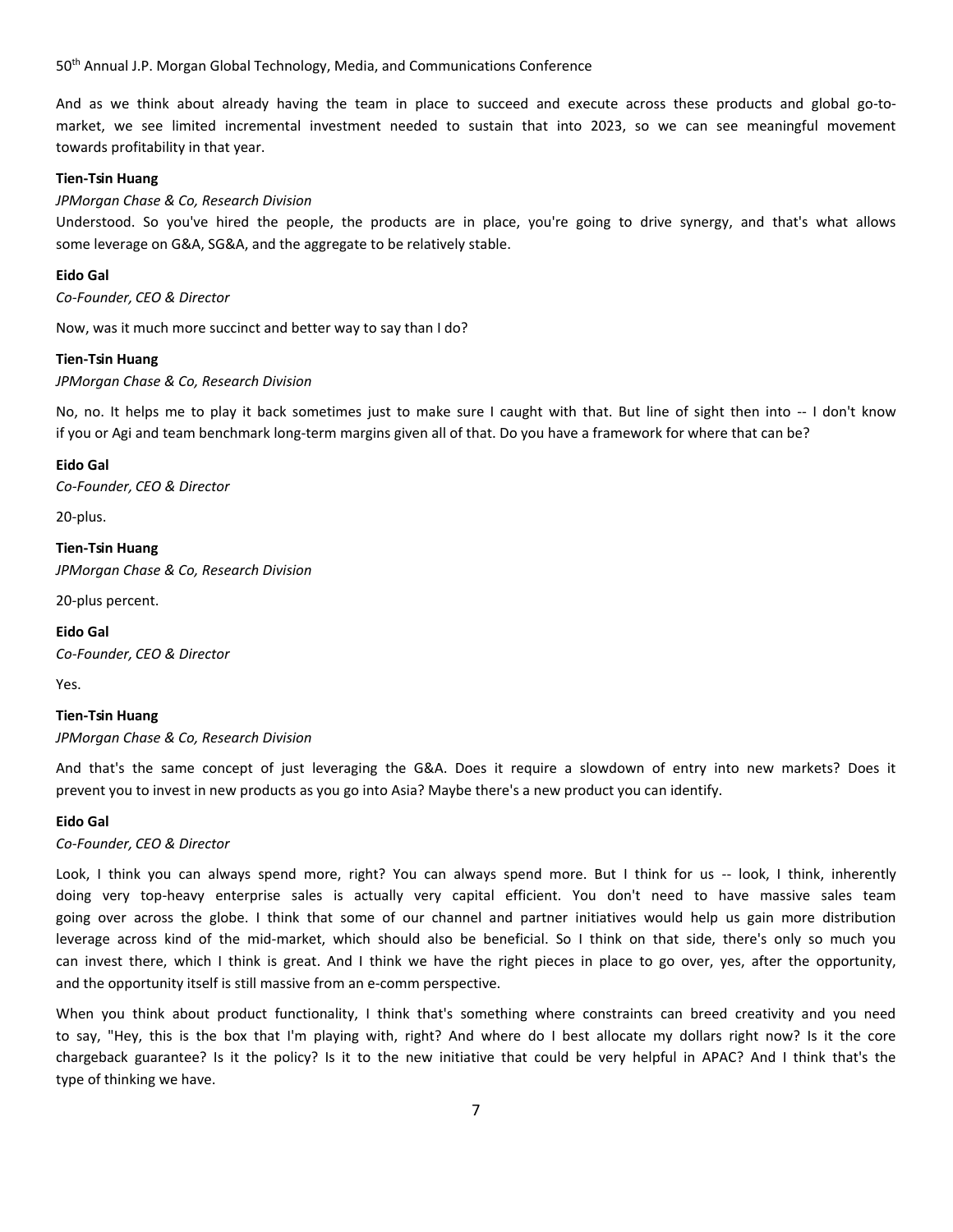# **Tien-Tsin Huang**

# *JPMorgan Chase & Co, Research Division*

How about on the inorganic front? You have \$3 in cash per share. We're starting to see a little bit of consolidation. Is that required? Or is that a part of the thinking to get to some level of scale or even margin?

# **Eido Gal**

# *Co-Founder, CEO & Director*

Yes. So to your point, right, we have \$500 million in the bank. From our perspective, that's not -- we do not need that amount to reach our profitability targets. What's the best use of capital? That's something that we're discussing at the Board level, right?

I mean, maybe if we find a very small and great technology for a very attractive price point and makes sense to buy it for cash. We don't think we need to -- we don't think that there's benefit of buying anything more significant right now. We definitely don't see a need to purchase any other risk type provider because we think we have, by far, the best technology. And we also think that at the Board level, buybacks are a discussion that we're having. We think that's a very attractive use right now as well.

# **Tien-Tsin Huang**

# *JPMorgan Chase & Co, Research Division*

Okay. Good. Let's -- thinking on some strategic longer-term stuff, I like how you've talked about the synergies with all the different products. Scoring, would you ever consider just doing scoring instead of the chargeback guarantee?

# **Eido Gal**

# *Co-Founder, CEO & Director*

So I think some people sometimes confuse the chargeback guarantee or think it's just a way to change the pricing mechanisms, but it's really not that. When we talk to our merchants and understood really what they wanted, okay, they wanted something that could solve and change their entire process and system, right?

And we think that in order to do that, we built the world's most accurate technology to solve this problem, right? And the way that our merchants would let go and stop needing an internal team in different services and tools and really trust us to manage the process on there, and they needed 2 things. And it's not just the chargeback guarantee, it's an approval rate guarantee and the chargeback guarantee, right?

So once you tell them, hey, if you're approving 90%, and I'm guaranteeing 92%, that's part -- one of the equation. They're saying, "Hey, you know what, that's okay." But when you're also saying, "Hey, I'm also going to guarantee the cost side so you don't need to be concerned with a fraud ring coming in, right? You don't need to be concerned that suddenly you're expanding into a new geography and you have issues." So we think, again, our differentiated technology enables us to do that, okay, and we care about that deeply.

Are there areas where merchants don't have fraud liability and they ask us for non-guaranteed decisions? Yes. That's like a minority, and that's fine, right? But overall, we do believe that there's more value in the chargeback guarantee for all merchants. For low-cost merchants, low-margin merchants, we can always outperform an internal team.

# **Tien-Tsin Huang**

# *JPMorgan Chase & Co, Research Division*

Okay. Good. So another one, just thinking about competition and coopetition, payments is so complex. With coopetition, it's [indiscernible] with everything. So friend or foe, merchant acquiring because you mentioned higher authorization rates.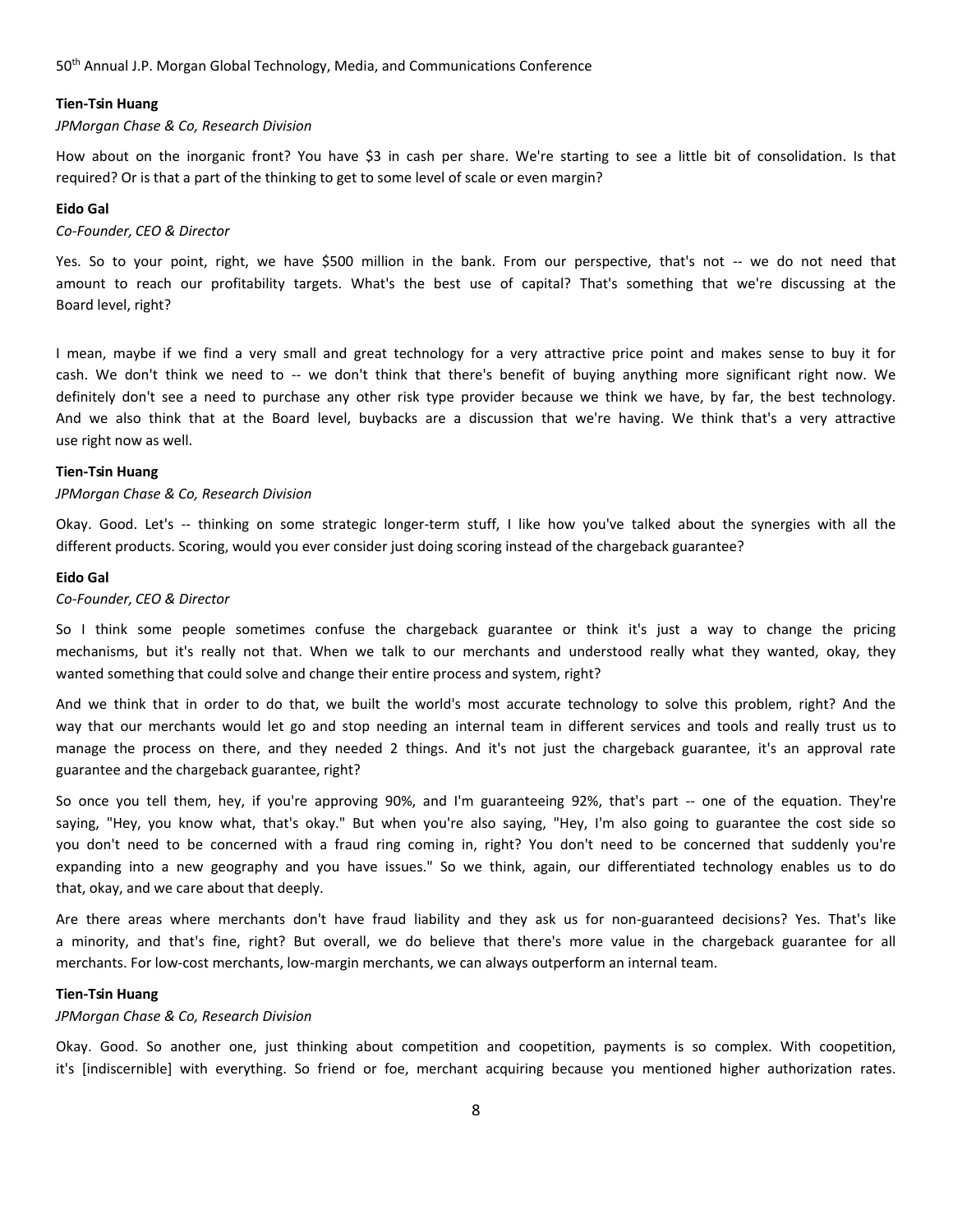These merchant acquirers that we meet with are always touting higher approval rates, higher authorization rates, which is similar to what you're guaranteeing to your clients? Are they friend or foe?

## **Eido Gal**

# *Co-Founder, CEO & Director*

To me, they're friend. To me, they're friend. Because we don't see them as a -- we don't see their offerings as competitive in any way. And our merchants don't view it like that as well, right, like I'm not up against them in competitive situations or don't have any risk concerns because of them. So just because of that, they're potentially going for distribution, right? They have relationships with our merchants as well. And to me, that makes them a friend.

# **Tien-Tsin Huang**

#### *JPMorgan Chase & Co, Research Division*

So was that an opportunity to work more with them as a distribution channel? I know you can't play favorites probably, but is there more that can be done on the merchant side?

# **Eido Gal**

# *Co-Founder, CEO & Director*

Yes. There's always more that can be decided. And I think that on our channel and partnership strategy, we're still somewhat in the infancy. And because we've been so focused on direct-to-merchant consultative sales, having a direct relationship, which has some great benefits for that, right? But to your point, it could also help with distribution being more involved with that.

#### **Tien-Tsin Huang**

*JPMorgan Chase & Co, Research Division*

What else are you thinking about with respect to partnership and new channels away from direct?

# **Eido Gal**

*Co-Founder, CEO & Director*

Look, I think for us, it's how do we -- we're great at looking at a transaction and understanding if it's fraudulent or not, right? If I need to go after a massive SMB or mid-market clients, do I have good competency there, no, right? So I think that's somewhere where working with the different aggregators and platforms could be beneficial for us and could be beneficial for them. So they don't need to build this very specific technology.

# **Tien-Tsin Huang**

#### *JPMorgan Chase & Co, Research Division*

Yes. Great. I have a few more, but let me make sure, we're at the 10-minute mark, any questions from the audience? We're happy to take them. Let's see if we have any in the portal.

# **Unknown Analyst**

Can you talk about the account...

# **Tien-Tsin Huang**

*JPMorgan Chase & Co, Research Division*

If you don't mind using the mic?

# **Unknown Analyst**

Can you talk about the competition, just the competitive landscape, and why you think you guys really differentiate?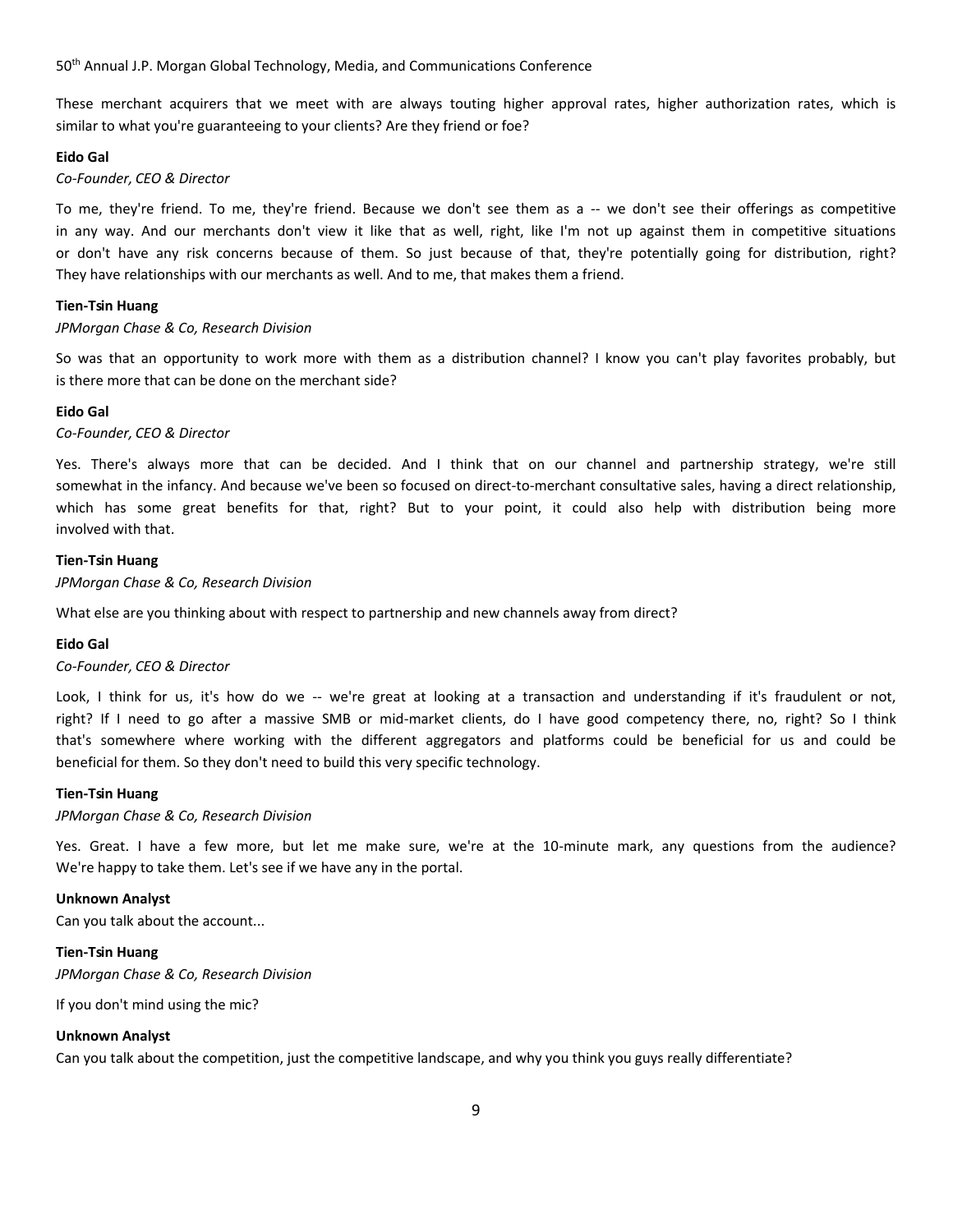# **Eido Gal**

*Co-Founder, CEO & Director*

What was the last part?

#### **Unknown Analyst**

Why you think you guys differentiate, whether it's the product or go-to-market or...

# **Eido Gal**

#### *Co-Founder, CEO & Director*

Yes. So let me step back a few years, right? Really, the first 2 years since Riskified was founded, the only thing we did was chargeback guarantee at a very small scale, right? A transaction would come in, and we only looked at transactions that merchants were declining. They were sending us transactions saying, "Hey, we think this is fraudulent. Could you have a look? If you approve and guarantee it, I'll accept it, no problem, right?"

So by default, we got transactions that every other system has already said, "Hey, this is a bad transaction, okay?" So we needed to have deeper levels of data and features to understand why we can approve this transaction with such confidence that we're going to provide a chargeback guarantee there, okay? And we were actually seeing that we were approving 50-plus percent of those transactions that other systems thought were bad.

So at that initial point, we had unique labeling, right, unavailable to any other merchant because the other merchants thought this was a bad transaction. So again, this is supervised machine learning. Other people were telling the machine learning that a transaction that was red was blue, and they were misdiagnosing it, and the labeling was incorrect, and we didn't have that problem. And we scaled that up slowly. And every time a chargeback came in and other systems didn't have that feedback loop, right? Merchants had to submit chargebacks to us to get reimbursed, okay? When you do that with scoring, merchants don't have the incentive, they don't end up doing. It's a complex thing to do. So we have that correct tagging. And every time we receive the chargeback, we would go into the system and say, "Hey, we just had to pay a few thousand dollars because that great transaction we thought was actually fraudulent. How do we fix that? What was the issue?" So that type of incremental improvements over time, where you have more accurate labeling, where you have deeper and tighter data integrations, created a more robust network.

That's hard to replicate day 1 at scale, right? It needs to be built up from the ground up. And I think that's helped us create what we consider a very differentiated product. And when you think about enterprise chargeback guarantee, it's really kind of Riskified today. Yes, some others dabble in it, but I would say that no one is focused on it and no one has had the success doing it like we had so far.

#### **Tien-Tsin Huang**

#### *JPMorgan Chase & Co, Research Division*

Anyone else? I have a question here from the portal, is asking to elaborate on the new -- big new win that you had in the quarter, the magnitude, how long did it take to secure. And I think there's also a question about some of the other big ones that you've had like Walmart and others. Where are they in terms of ramping?

# **Eido Gal**

# *Co-Founder, CEO & Director*

Yes. So I think the largest client win this quarter was the largest online-only fast fashion company that's selling -- showing immense growth across the globe, \$20 billion-plus in GMV and growing fairly quickly. The sales cycle was probably our standard sales cycle, which I would say is kind of the 6- to 12-month range. This was probably closer to that 12-month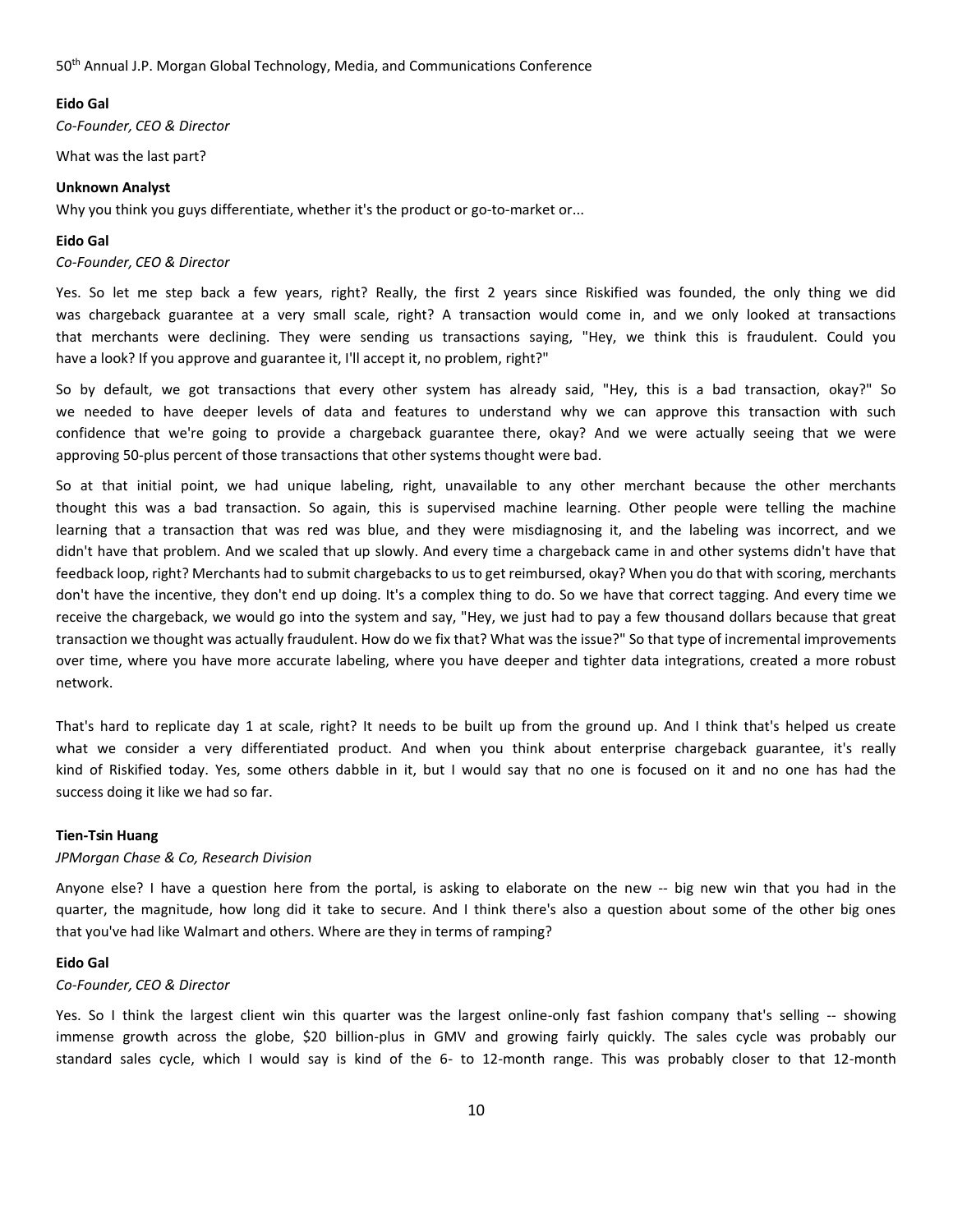range than anything else. It was -- it is a portion of their business, and we anticipate that as we show value, and we're already showing value on that segment, great ROI, we'll continue and gain more wallet share within that client.

So the second part, I think we've already mentioned that we work with 3 out of the 10 largest e-commerce brands in the world. And when we think about the white space opportunity, so 2 earnings ago, we released that we have \$300 billion in white space GMV. And most of it is already integrated into the system, right? So it's much easier than getting a net new addition, and that's really the focus for the sales team capturing more and more of that wallet share from existing clients.

# **Tien-Tsin Huang**

# *JPMorgan Chase & Co, Research Division*

Okay. Good. How about working with nonmerchants, banks? I think that was something we talked about with PSD2 issuers. I guess, you put them in the same category. Wallets, you already work with some marketplaces that edge out of that down, but where is that in the priority list?

#### **Eido Gal**

#### *Co-Founder, CEO & Director*

Well, I think wallets in the marketplace is, like you mentioned, marketplace. We're already working with marketplace, as the product there works exceptionally well for them. It's a great vertical for us. Wallets is also something that -- for us, it's like the wallet is a merchant, right? They provide service to multitude of merchants. They usually have chargeback. They have payment liability that they provided, and especially as we kind of continue to show traction in APAC, we think that's a very important vertical for us.

We think that issuers and banks is a bit more adjacent. It's a different -- slightly different product. It's slightly different kind of selling motion. We definitely view that as strategic long term to close kind of that connection between the merchant and the bank and all the different players in the ecosystem, but it's probably not as immediate as marketplaces and wallets.

#### **Tien-Tsin Huang**

#### *JPMorgan Chase & Co, Research Division*

Wallets, so a lot of the wallets go-to-market servicing different payment methods away from card, some local, I guess, some global, but not Visa, Mastercard-centric. What does that mean for the power of your system?

#### **Eido Gal**

# *Co-Founder, CEO & Director*

I mean, the system is agnostic to whether it's a credit card, right? When you think about some of our success in [indiscernible], it's been because of our support of ACH and also enabling instant ACH, right? Instead of having to wait 3 days for anything to post and then withdrawing, we're enabling a better customer experience by enabling instant ACH.

So again, we -- when you think about some of like the crypto success, it's been outside of core credit cards. So again, the technology itself is agnostic to the payment methods, which is why we're so kind of excited about some of those wallet opportunities.

#### **Tien-Tsin Huang**

## *JPMorgan Chase & Co, Research Division*

Good. Anyone else? So there's been a shift towards credit a little bit in the bigger picture of payments. There's worry around credit getting worse and delinquencies picking up, charge-offs picking up. Does that -- how does change your governance of risk?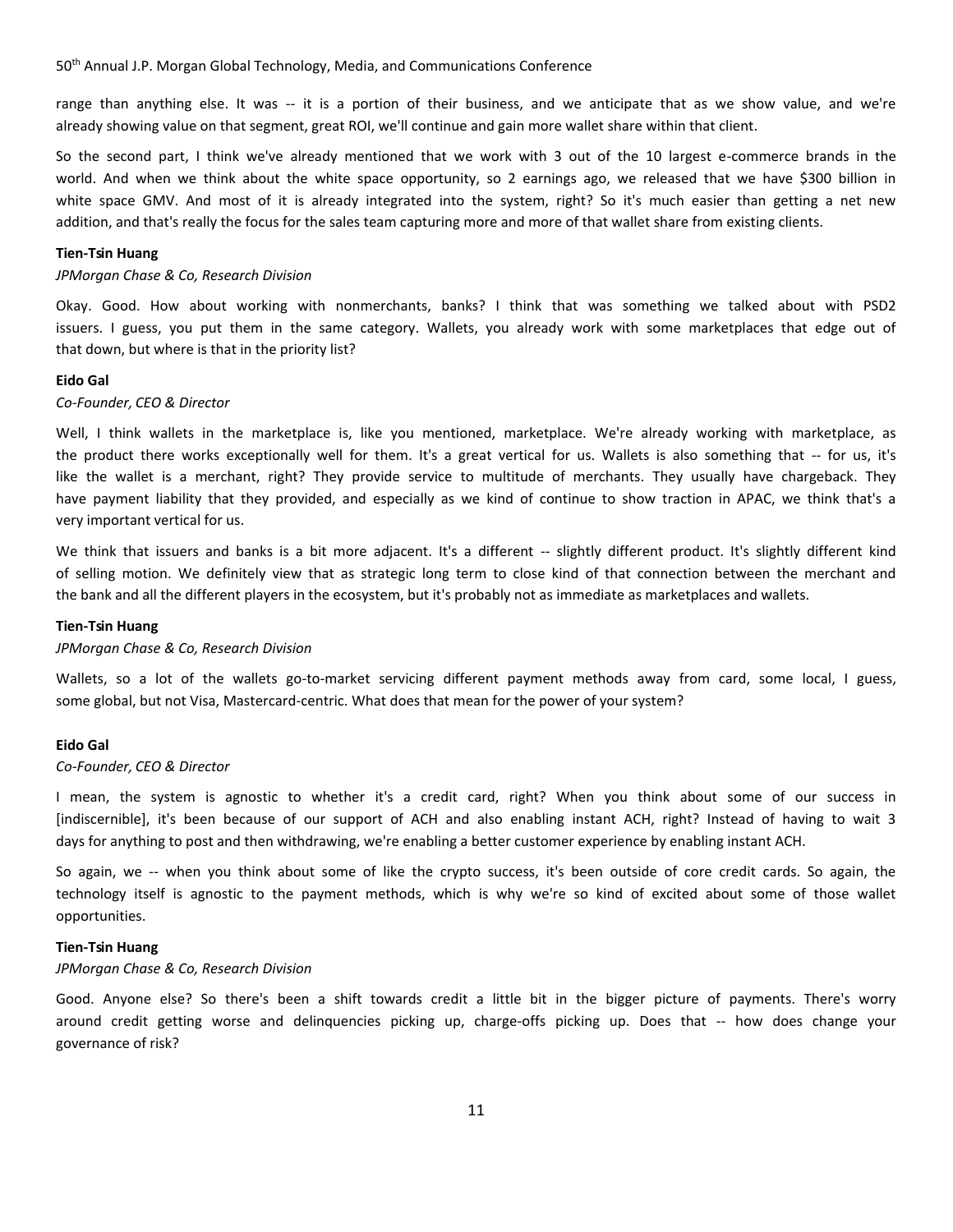# **Eido Gal**

# *Co-Founder, CEO & Director*

So I think it's important to say that we have virtually no credit risk, right, because really the issue that we're looking at is fraud, right? It's not, hey, is there going to be an issue with credit over, whether it's a 3-month payment cycle or a 3 year payment cycle. So in that sense, we feel incredibly well positioned and not having virtually any impact from that environment.

We can start hypothesizing if this is going to drive more fraud online or just because of the overall environment, which would be of benefit to Riskified as a company. But overall, I would say it's not meaningful.

# **Tien-Tsin Huang**

# *JPMorgan Chase & Co, Research Division*

Okay. Yes, I wasn't sure, maybe I didn't ask it very well, just the spirit of maybe more chargebacks versus fraud, if times get tougher, you get more chargebacks and just bad activity, bad actors in the ecosystem. I don't know if that's something that's cyclical or is something that you can pick up pretty quickly. You follow my question.

#### **Eido Gal**

# *Co-Founder, CEO & Director*

I think fraud -- yes, yes, yes, no, I think fraud is consistently increasing in sophistication online, I would say, unrelated to the credit environment, right? I think like I remember when I was in the Army 20 years ago, so what we considered like nation-state-level exploits that are only available to like 3 countries are now available on the dark web for \$20 and any hacker can buy them and use them to perform fraud, right?

So again, the sophistication and the level of fraud is consistently increasing. It's becoming easier to perform fraud online. And, yes, unfortunately for the world, fortunately for Riskified, if not sophistication increases, merchants trying to tackle it on a stand-alone basis are at a disadvantage.

# **Tien-Tsin Huang**

# *JPMorgan Chase & Co, Research Division*

Yes. Yes. Agreed. So we got 2 minutes left. I've 2 more questions. Just thinking about the longer-term growth algorithm and benchmarking, I know you and I and Agi had this debate a lot, so longer-term, benchmarking against e-comm. Is that the right way to look at Riskified? I know there's so many other factors at play, and we've learned about mixed during the pandemic. I would think it's a nice premium to e-comm, but what else would you throw at us, think about benchmarking.

# **Eido Gal**

#### *Co-Founder, CEO & Director*

Well, when we think about our long-term algorithm and what we showed previously, and we still view that as kind of the long-term algorithm is we think that we're talking about 10% to 15% of growth on an annual basis from e-comm. As an ecomm broader, it includes ticketing all the different underlying businesses.

But we also see kind of around 15% of growth coming from both net new additions but also contractual upsells to our existing clients, which is really similar to what we've seen in Q1 as well, right? So overall, that's kind of that 25% to 30% range.

# **Tien-Tsin Huang**

*JPMorgan Chase & Co, Research Division*